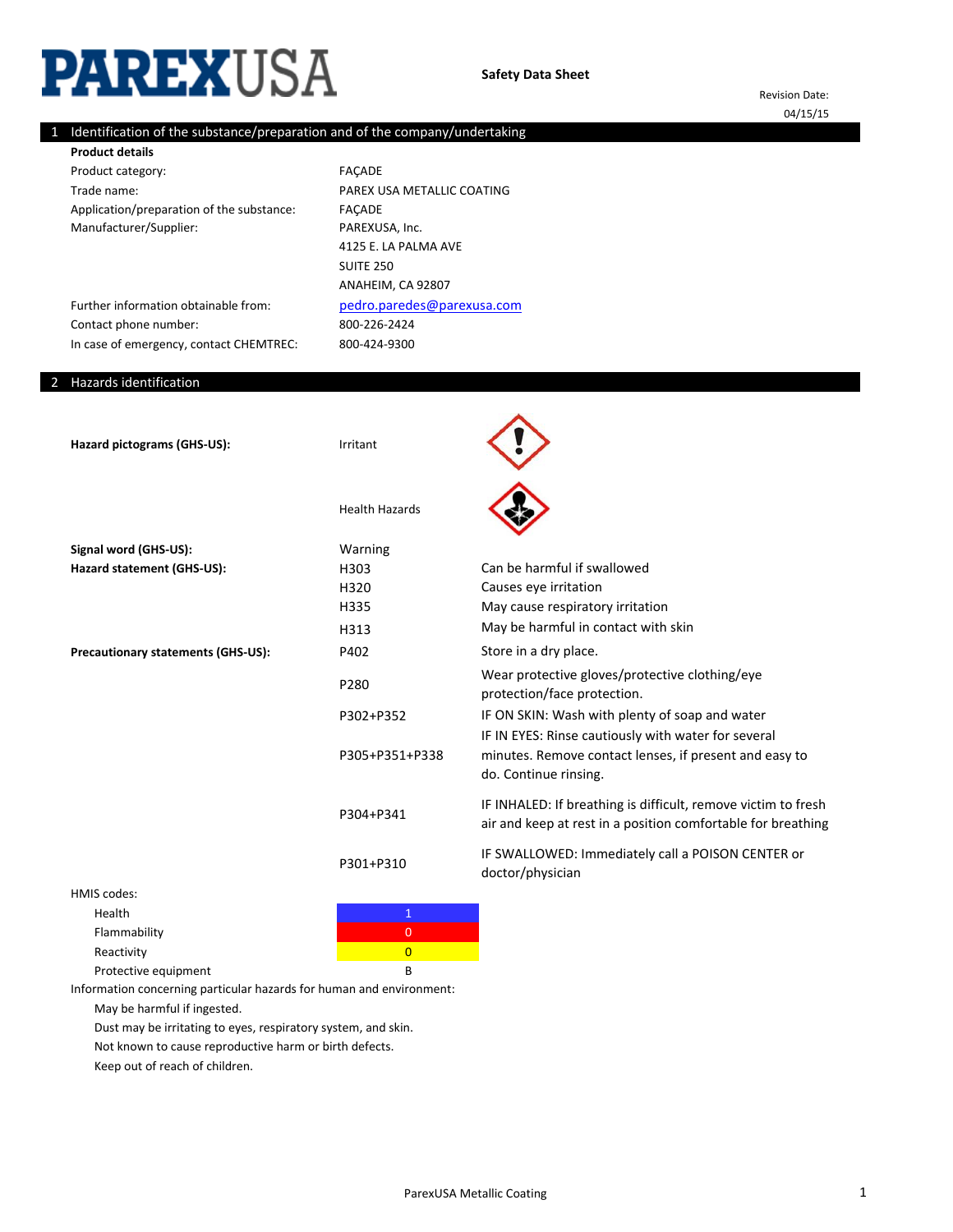#### 3 Composition/information on ingredients

**Chemical characterization**

| Dangerous components: |                         |                               |                      |
|-----------------------|-------------------------|-------------------------------|----------------------|
| CAS#                  | Name                    | Exposure Limit                |                      |
|                       |                         | OSHA TW (Respirable)          | 5 mg/m <sup>3</sup>  |
| 1317-65-3             | Calcium Carbonate       | <b>OSHA TWA (total)</b>       | 15 mg/m <sup>3</sup> |
|                       |                         | <b>ACHIG TWA (Respirable)</b> | 3mg/m <sup>3</sup>   |
|                       |                         | OSHA PEL (Respirable)         | 3mg/m <sup>3</sup>   |
| 51200-87-4            | 4,4 Dimethyloxazolidine | none established              |                      |

Additional information:

n/a

#### 4 First aid measures

| General information: | n/a                                                                                                                                                  |
|----------------------|------------------------------------------------------------------------------------------------------------------------------------------------------|
| After inhalation:    | Remove to fresh air. If not breathing, give artificial respiration. If having difficulty<br>breathing, give oxygen. Get immediate medical attention. |
| After skin contact:  | Wash affected area thoroughly with soap and water. Remove contaminated clothes and<br>launder before re-use.                                         |
| After eye contact:   | Immediately flush eyes with plenty of water for at least 15 minutes. Get medical attention.                                                          |
| After swallowing:    | Do not induce vomiting. Get medical attention immediately.                                                                                           |

| Fire-fighting measures<br>5    |                                                                                                                                                                                                                                                                     |
|--------------------------------|---------------------------------------------------------------------------------------------------------------------------------------------------------------------------------------------------------------------------------------------------------------------|
| General information:           | Water- based product.                                                                                                                                                                                                                                               |
| Flash point:                   | n/a                                                                                                                                                                                                                                                                 |
| Suitable extinguishing agents: | For the dried product, use carbon dioxide, dry chemical, or alcohol foam.                                                                                                                                                                                           |
| Hazardous combustion products: | Incomplete combustion of dried product can yield low molecular weight hydrocarbons,<br>carbon monoxide, and carbon dioxide.                                                                                                                                         |
| Protective equipment:          | n/a                                                                                                                                                                                                                                                                 |
| Firefighting instructions:     | Respiratory equipment should be worn to avoid inhalation of combustion products. Water<br>should not be used except as fog to keep nearby containers cool. Water may be used to<br>cool closed containers to prevent pressure build-up and exposed to extreme heat. |

| 6. | Accidental release measures            |                                                                                                                                                                                                                                                                 |
|----|----------------------------------------|-----------------------------------------------------------------------------------------------------------------------------------------------------------------------------------------------------------------------------------------------------------------|
|    | Measures for environmental protection: | Keep spilled products out of sewers, streams, and water systems.                                                                                                                                                                                                |
|    | Measures for cleaning/collecting:      | For dry material, collect by sweeping and scooping. Transfer collected material to a<br>container, being careful to minimize creation of dust. For wet material, scoop material up<br>and transfer to an open container. Allow material to dry before disposal. |
|    | Additional information:                | See section 13 and section 15 for specific regulatory information concerning this product.                                                                                                                                                                      |

#### 7 Handling and storage

#### Handling:

Wear appropriate protective equipment when working with this product. Promptly remove dusty clothing, or clothing wet with product mix, and launder before re-using. Wash thoroughly after exposure to product mixtures. Keep out of reach of children.

#### Storage:

Store in a dry location. Atmospheric temperatures and pressures do not affect the shelf life of this product.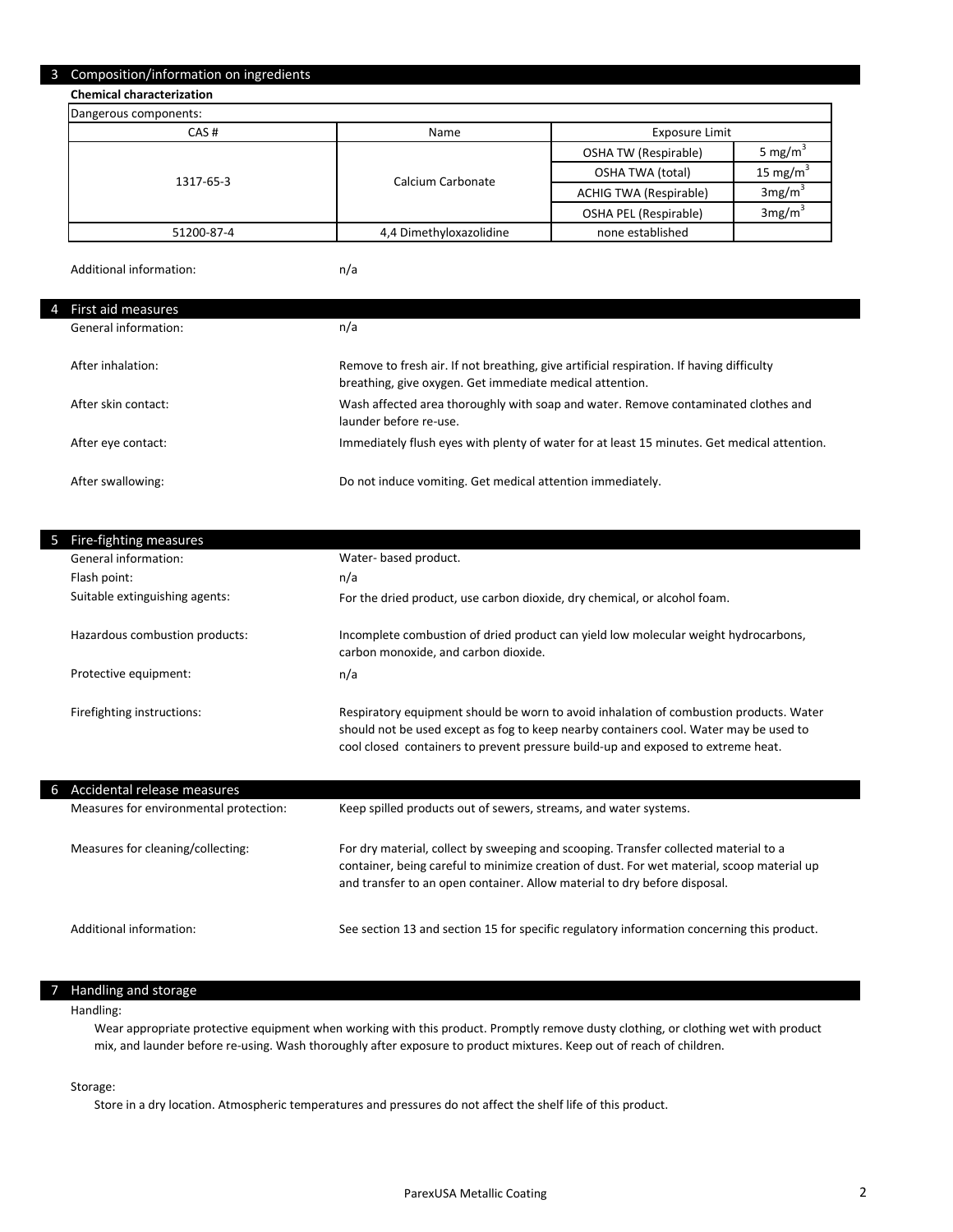#### 8 Exposure controls/personal protection

Additional information about design of technical facilities: n/a

| Ingredients with limit values that require monitoring at the workplace: |                         |                              |                      |  |
|-------------------------------------------------------------------------|-------------------------|------------------------------|----------------------|--|
| CAS#                                                                    | Exposure Limit<br>Name  |                              |                      |  |
|                                                                         |                         | OSHA TW (Respirable)         | 5 mg/m <sup>3</sup>  |  |
| 1317-65-3                                                               | Calcium Carbonate       | OSHA TWA (total)             | 15 mg/m <sup>3</sup> |  |
|                                                                         |                         | <b>ACHIG TWA(Respirable)</b> | 3mg/m <sup>3</sup>   |  |
|                                                                         |                         | OSHA PEL (Respirable)        | 3mg/m <sup>3</sup>   |  |
| 51200-87-4                                                              | 4,4 Dimethyloxazolidine | none established             |                      |  |

WARNING! If you scrape, sand, or remove old paint, you may release lead dust. LEAD IS TOXIC. EXPOSURE TO LEAD DUST CAN CAUSE SERIOUS ILLNESS, SUCH AS BRAIN DAMAGE , ESPECIALLY IN CHILDREN. PREGNANT WOMEN SHOULD ALSO AVOID EXPOSURE. Wear a NIOSHapproved respirator to control lead exposure. Clean up carefully with a HEPA vacuum and a wet mop. Before you start, find how low to protect yourself and your family by contacting the National Lead Hotline at 1800-424-LEAD or log onto www.epa.gov/lead

| Additional information:           | The lists valid during the making were used as a basis.                                                                                                                                                     |
|-----------------------------------|-------------------------------------------------------------------------------------------------------------------------------------------------------------------------------------------------------------|
| Personal protective equipment:    |                                                                                                                                                                                                             |
| ventilation                       | Use local exhaust. General exhaust acceptable if the exposure to materials above is<br>maintained below applicable exposure limits. Refer to OSHA Standards 1910.94, 1910.107,<br>and 1910.108.             |
| respiratory protection            | If personal exposure cannot or may not be controlled below applicable limits by<br>ventilation, wear properly fitted respirator approved by NIOSH/MSHA for protection<br>against materials described above. |
| eye protection<br>skin protection | Wear safety glasses to reduce the potential for eye contact.<br>Prevent prolonged or repeated contact by using rubber gloves and appropriate protective<br>clothing.                                        |

#### 9 Physical and chemical properties

| General information:                  |                        |  |
|---------------------------------------|------------------------|--|
| form                                  | Fluid                  |  |
| color                                 | Colored                |  |
| odor                                  | Mild ammonia           |  |
| pH                                    | $8.0 - 10.0$           |  |
| Change in condition:                  |                        |  |
| melting point/melting point range     | 32'F                   |  |
| boiling point/boiling point range     | 190-212'F              |  |
| evaporation rate:                     | Slower than ether      |  |
| vapor density:                        | Heavier than air       |  |
| Specific gravity:                     | 1.08                   |  |
| Solubility in/Miscibility with water: | dispersible            |  |
| Density at 20°C:                      | 9. lb/gal              |  |
| VOC:                                  | 12 g/L (0.1006 lb/gal) |  |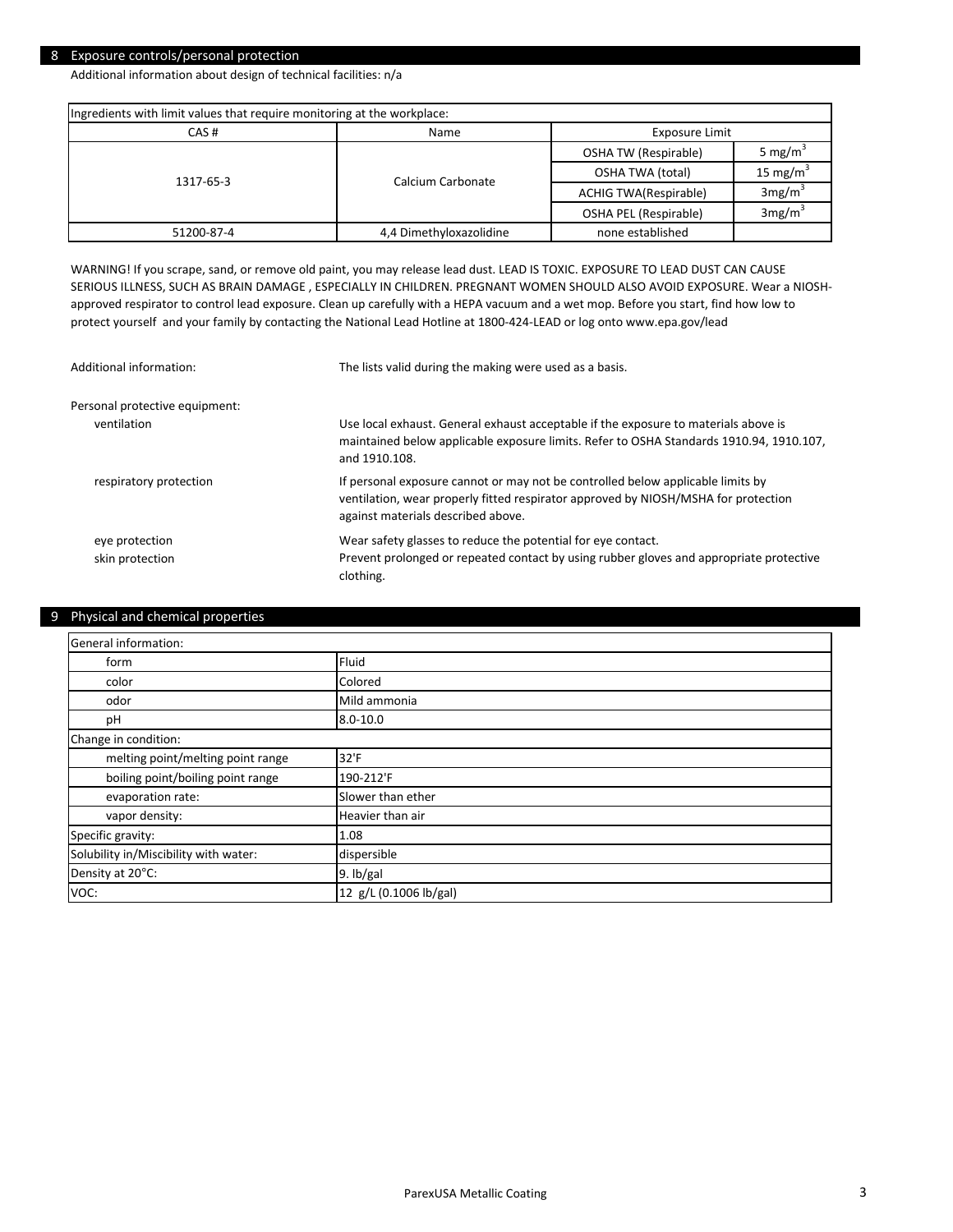| Stability and reactivity                  |                                                                                                                                                                                                                                                                                                                                                                                                                                                                                                                                              |
|-------------------------------------------|----------------------------------------------------------------------------------------------------------------------------------------------------------------------------------------------------------------------------------------------------------------------------------------------------------------------------------------------------------------------------------------------------------------------------------------------------------------------------------------------------------------------------------------------|
| Conditions to be avoided:                 | None known                                                                                                                                                                                                                                                                                                                                                                                                                                                                                                                                   |
| Chemical stability:                       | Stable                                                                                                                                                                                                                                                                                                                                                                                                                                                                                                                                       |
| Materials to be avoided:                  | None known                                                                                                                                                                                                                                                                                                                                                                                                                                                                                                                                   |
| Hazardous polymerization:                 | Will not occur                                                                                                                                                                                                                                                                                                                                                                                                                                                                                                                               |
| Dangerous decomposition products:         |                                                                                                                                                                                                                                                                                                                                                                                                                                                                                                                                              |
|                                           | Will not spontaneously occur. By Fire- low molecular weight hydrocarbons, carbon dioxide and monoxide.                                                                                                                                                                                                                                                                                                                                                                                                                                       |
|                                           |                                                                                                                                                                                                                                                                                                                                                                                                                                                                                                                                              |
| <b>Toxicological information</b>          |                                                                                                                                                                                                                                                                                                                                                                                                                                                                                                                                              |
| Acute toxicity:                           |                                                                                                                                                                                                                                                                                                                                                                                                                                                                                                                                              |
| crystalline silica (quartz, cristobalite) | Considered a known human carcinogen by Federal (OSHA) and advising health agencies<br>(IARC, NIOSH, and NTP). Additionally, crystalline silica can cause a lung condition known as<br>silicosis after long term exposure to dusts containing crystalline silica. Exposure of workers<br>to crystalline silica containing dusts is specifically regulated by OSHA. The use of a correctly<br>fitted, NIOSH approved respirator suitable for use against crystalline silica inhalation is<br>essential for minimizing exposure to this danger. |
| mineral dusts                             | Some items mentioned in Section 8 are considered mineral dusts by OSHA and a correctly<br>fitted, NIOSH approved respirator is required when working with this product.                                                                                                                                                                                                                                                                                                                                                                      |
| Primary irritant effect:                  |                                                                                                                                                                                                                                                                                                                                                                                                                                                                                                                                              |
| on the skin                               | Exposure of skin to wet product may cause chemical burns. Symptoms of exposure may<br>take several hours to manifest.                                                                                                                                                                                                                                                                                                                                                                                                                        |
| on the eye                                | Exposure of eyes to wet product may cause chemical burns and blindness. Exposure to<br>airborne dust can cause immediate or delayed irritation or inflammation.                                                                                                                                                                                                                                                                                                                                                                              |
| through ingestion                         | May be harmful if ingested.                                                                                                                                                                                                                                                                                                                                                                                                                                                                                                                  |
| through inhalation                        | Dust generated during handling this product may cause irritation to the respiratory tract.                                                                                                                                                                                                                                                                                                                                                                                                                                                   |
|                                           |                                                                                                                                                                                                                                                                                                                                                                                                                                                                                                                                              |

| 12 Ecological information                    |     |
|----------------------------------------------|-----|
| Elimination (persistence and degradability): | n/a |
| Behavior in environmental systems:           | n/a |
| Mobility and bioaccumulation potential:      | n/a |
| General notes:                               | n/a |

| 13 Disposal considerations           |                                                                                                                                                                   |
|--------------------------------------|-------------------------------------------------------------------------------------------------------------------------------------------------------------------|
| Product recommendation:              | This product must be disposed of in accordance with applicable local, state and federal<br>regulations. Where possible, it is best to use up any excess material. |
| Uncleansed packaging recommendation: | Disposal must be made according to official regulations.                                                                                                          |